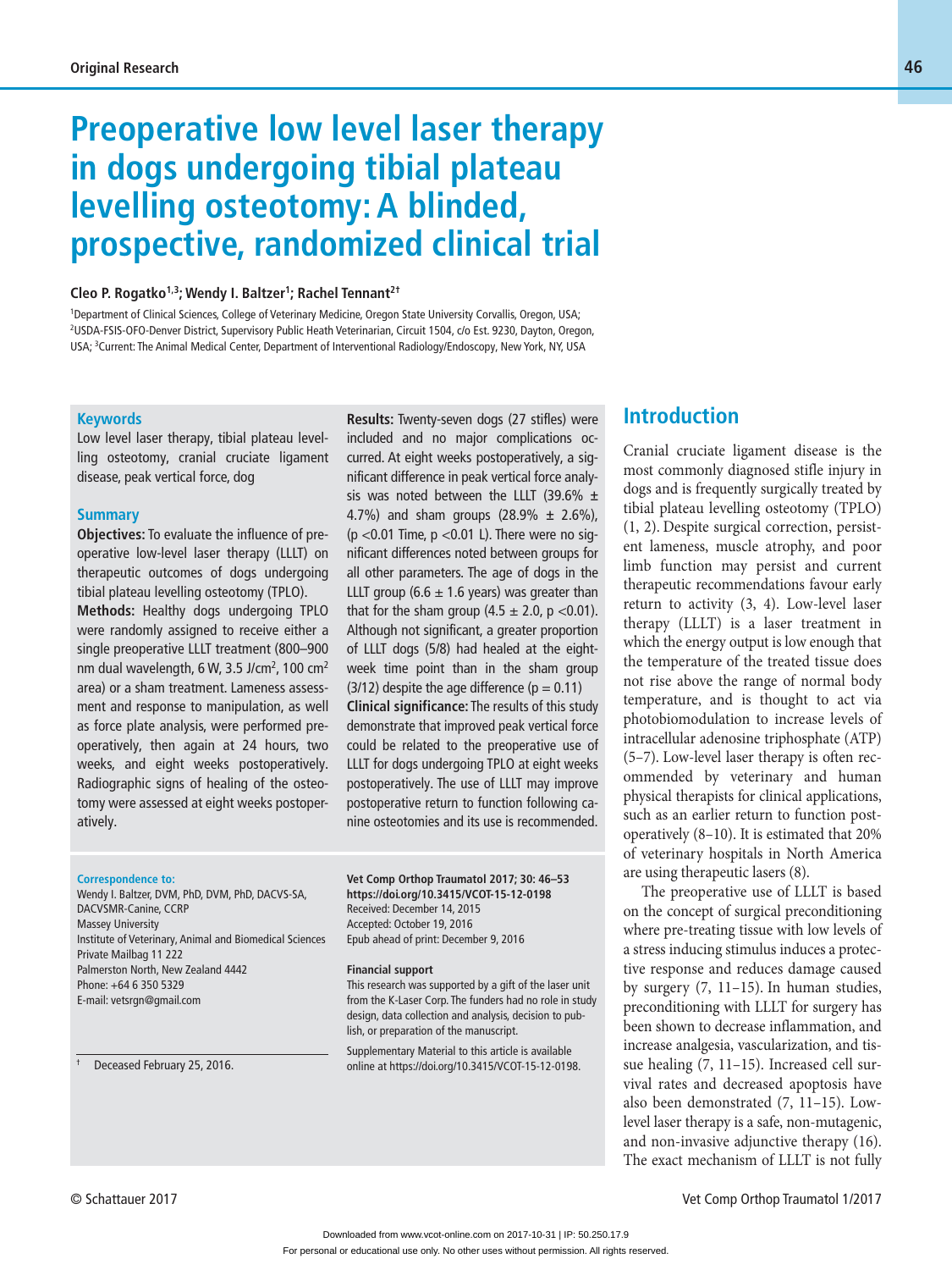understood and significant controversy remains over efficacy (17). However, many research models show benefits of LLLT in anti-inflammatory, analgesic, and biomodulatory effects, promoting an increase in local microcirculation and increasing the speed of healing of bone and other tissues (16, 18–21). Low-level laser therapy has been shown to increase ATP production within cells *in vitro* and *in vivo*  (22–23). Increased ATP content in skeletal muscle tissue suggests that more energy may be available for all metabolic processes (24).

Draper and colleagues' prospective study of 36 dogs with acute intervertebral disc herniation showed that postoperative LLLT for five days reduced the time to ambulation in dogs following hemilaminectomy from a median of 14 to 3.5 days (6). Low-level laser therapy was performed using a laser array with five 200 mW, 810 nm wavelength lasers transcutaneously delivering 25,000 mW/ cm2 to the skin once daily for five days, which delivered an approximate energy density  $(2 \text{ to } 8 \text{ J/cm}^2)$  to the spinal cord  $(6)$ . In contrast, Kurach and colleagues' prospective study of the use of LLLT for acute wound healing in 10 healthy dogs showed no apparent benefits with the use of a dual diode laser (7.5 mW/diode) at 635 nm and a total energy density of 1.125 J/cm<sup>2</sup> applied three times weekly for 32 days (17).

Santiago and colleagues used LLLT both pre- and postoperatively to assess the effect of LLLT on bone repair after expansion of the midpalatal suture in dogs, and found that LLLT contributed to suture reorganization and palatal bone osteogenesis during and after expansion (16). Dogs were treated with 20 doses of laser therapy every 48 hours pre- and post-expansion for a total of 39 days, using an energy density of 90 to 120 J/cm2 with a wavelength of 790 to 904 nm (16).

In light of the reported biostimulatory effects of LLLT, we chose to employ this modality on dogs undergoing TPLO surgery for the treatment of cranial cruciate ligament rupture. The TPLO provides a relatively standardized technique allowing the study of the efficacy of LLLT in a clinical setting.

The purpose of this study was to evaluate therapeutic outcomes of preoperative LLLT in dogs undergoing TPLO for naturally occurring cranial cruciate disease in a blinded, prospective, randomized clinical trial. Our null hypothesis was that there would be no significant difference in postoperative lameness, response to manipulation, force plate analysis, or radiographic signs of bone healing of the tibial osteotomy in dogs receiving a single preoperative dose of LLLT using a gallium-aluminium-arsenium laser (800–900 nm dual wavelength, 6 W, 3.5  $J/cm<sup>2</sup>$ , 100 cm<sup>2</sup> area), immediately prior to TPLO when compared to a sham treatment.

## **Material and methods**

This study was designed as a randomized, blinded, prospective clinical study of clientowned dogs that were presented for surgical treatment of naturally occurring cranial cruciate disease. The research protocol used and described by this study was approved by the Institutional Animal Care and Use Committee at Oregon State University, and owner consent was obtained prior to each dog's enrolment into the study.

Systemically healthy client-owned dogs  $(n = 27)$  that underwent TPLO were randomly assigned to receive either LLLT with a gallium-aluminium-arsenium laser (800–900 nm dual wavelength, 6 W, 3.5  $J/cm<sup>2</sup>$ , 100 cm<sup>2</sup> area) preoperatively or a sham treatment. The LLLT or sham treatment was administered to the proximomedial region of the tibia immediately preoperatively while dogs were anaesthetized, prior to the TPLO procedure. Assessment of lameness, movement, behaviour, and response to manipulation, as well as force plate analysis (peak vertical force [PVF] and vertical impulse [VI]) were performed preoperatively, and at 24 hours, two weeks, and eight weeks postoperatively. Radiographic signs of healing of the osteotomy were assessed eight weeks postoperatively.

#### **Animals**

A preoperative diagnosis of cranial cruciate ligament disease was made based on presence of palpable stifle pathology including effusion, cranial drawer, and tibial thrust. Once admitted, dogs were randomly assigned by coin toss to one of the following groups: LLLT  $(n = 12)$  or sham  $(n = 15)$ . Both the veterinary surgeon and the owner were blinded to the treatment assignments.

Dogs were excluded from the study if preoperative abnormalities were detected in the results of a haematology or serum chemistry bioanalyses, if they had any previous surgery on the same stifle, if they had any additional orthopaedic pathology on the same limb that required treatment (such as patellar luxation), or if they were skeletally immature. Lack of osteotomy compression, or abnormal tibial conformation requiring frontal or transverse plane correction resulting in an osteotomy gap were exclusion criteria for this study as well as any concurrent or previous history of immune-mediated joint disease, patellar luxation, osteochondrosis dissecans, or fracture of the distal femur or proximal tibia in the pelvic limbs. Tibial plateau angle, sex, age, and breed were not factors for exclusion in the study. Potential confounders were assessed and these included age, sex, breed, body weight, body condition score, meniscal surgery, tibial plateau angle, radiographic osteoarthritis score, and development of contralateral cruciate ligament disease.

## **Laser and surgical treatment**

Dogs were pre-medicated and anaesthetized following standard protocols used by the anaesthesia service at the hospital. A preoperative intravenous injection of cefa $zolin<sup>a</sup> (22 mg/kg)$  was administered to all animals followed by the same dose every 90 minutes during the procedure.

The dogs underwent LLLT or sham while under general anaesthesia, immediately prior to surgery. The sham group was subjected to movement of the laser in the same fashion, but with the unit in the off position. The limb was routinely clipped and the LLLT group was irradiated with a galinium-aluminium-arsenium laser<sup>b</sup>, at continuous wavelength at 3 watts for 30 seconds, then 2 hz at 4 watts for 45

a Cefazolin: Apotex Corp, Weston, FL, USA

b K-series 1200: K-Laser, Franklin, TN, USA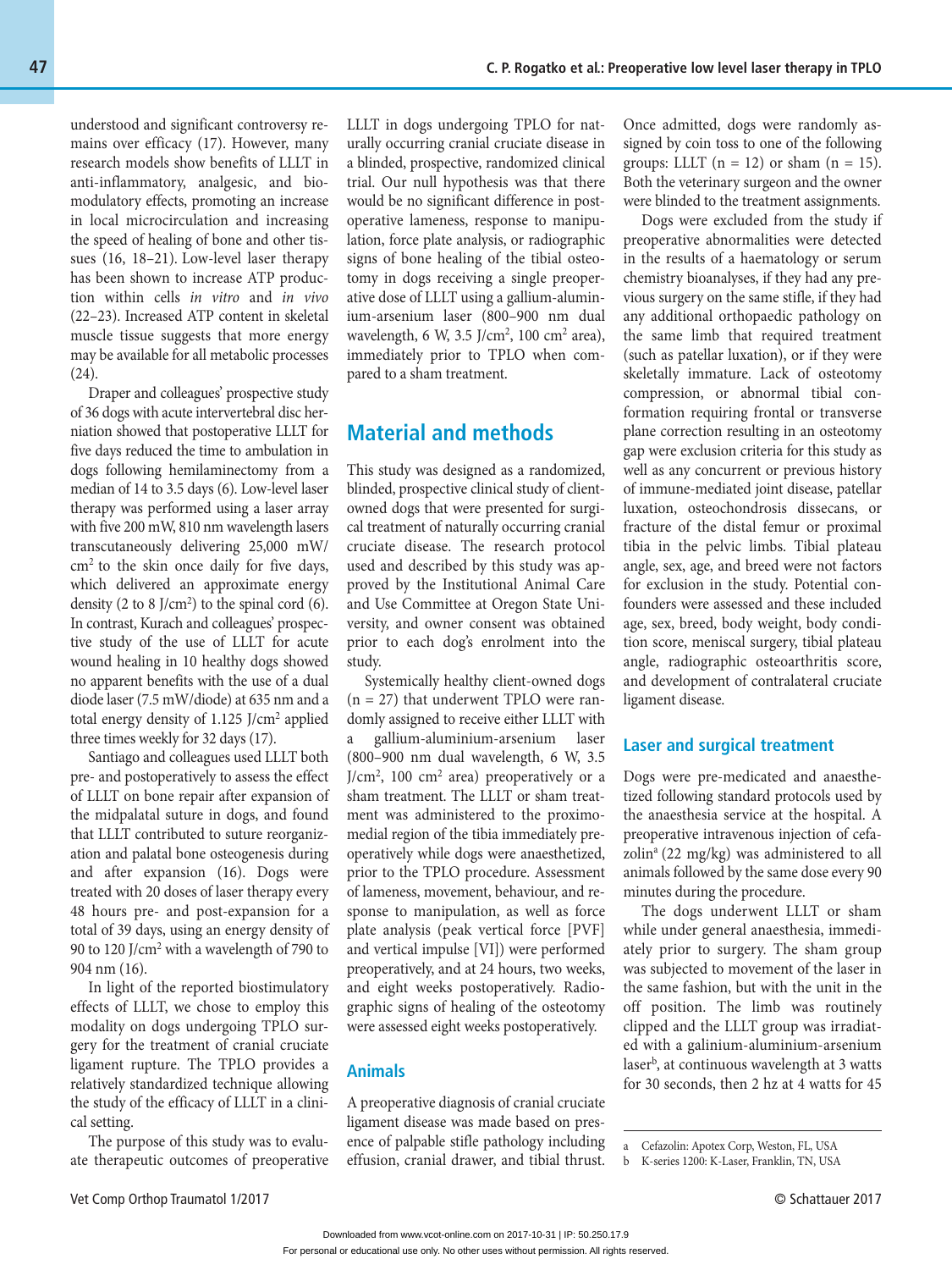seconds, then at 5 hz at 4 watts for 30 seconds, then at 10 hz at 3 watts for 45 seconds, then at 500 hz at 3 watts for 30 seconds. The laser had a dual wavelength of 800 nm and 970 nm, 6 W for a unified dose of 3.5 J/cm<sup>2</sup> administered over a 100 cm2 area on the medial aspect of the proximal tibia of the limb undergoing TPLO surgery (25–27).

A previously described surgical protocol for stifle arthroscopy and TPLO was performed by an ACVS diplomate or by a surgical resident under the supervision of an ACVS diplomate immediately following LLLT or sham. The stifle was examined with a 4.0 mm,  $30^{\circ}$  fore-oblique arthroscope<sup>c</sup> as previously described (28). Probing was performed (29). Remnants of the cranial cruciate ligament arthroscopically removed. The menisci were also examined and torn tissue was removed with a combination of sharp dissection and shaver debridement using a motorized tissue shaver<sup>d</sup>. A partial meniscectomy was performed to remove damaged tissue if present. No meniscal release or treatment was performed if the meniscus was intact. The TPLO was performed via a medial approach to the proximal tibia using previously described techniques with the aid of a jig (30). All dogs had the tendons of insertion of the gracilis, sartorius, and semitendinosus muscles elevated from the proximo-medial tibia prior to curvilinear osteotomy; then, following plateau rotation and bone plate fixation, the tendons of insertion were sutured back to their common insertion superficial to the bone plate, as previously reported (30). The curvilinear osteotomy blade was cooled by irrigation with sterile saline while in contact with the bone in all dogs. The osteotomy was secured with a 3.5 mm TPLO plate<sup>e</sup> selected at the surgeon's discretion. Non-locking 3.5 mm plates with 3.5 mm screws<sup>f</sup> were used in both groups.

The tibial plateau angle was measured for surgical planning and immediately after surgery.

#### **Postoperative care**

Pain following surgery was controlled using an injectable opioid for 12–24 hours. Administration of tramadol (3 mg/kg by mouth every 12 hours for 14 days) and carprofen (2.2 mg/kg by mouth every 12 hours for 14 days) was started the morning after surgery for all dogs in the study. Cryotherapy (5 minutes every 4 hours for 24 hours) was also performed. None of the dogs were treated with non-steroidal anti-inflammatory drugs or corticosteroid medications following the 14<sup>th</sup> postoperative day until the eight week radiographic evaluation.

#### **Outcome assessment**

### **Postoperative radiographic evaluation**

Following the surgical procedure, caudocranial and mediolateral digital radiographic views centred on the stifle were performed in all animals while still under general anaesthesia. Radiographs were repeated at eight weeks after surgery under heavy sedation (butorphanol<sup>g</sup> at 0.1 mg/kg and dexmedetomidineh at 5 mcg/kg administered intravenously) and the same exposure settings, beam, and limb position were used for all radiographs of a single patient.

Radiographic signs of healing of the osteotomy site were assessed at eight weeks postoperatively by both a diplomate of the American College of Veterinary Surgeons (WIB) and a diplomate of the American College of Veterinary Radiologists, as either healed or not healed. All assessments were made with the assessor blinded to the treatment group assigned to each dog. Complete agreement was found between the two assessors for all dogs. A healed site was defined as a complete iso-opaque bridging bone callus connecting the two cortices (31). The osteoarthritis scale employed was modified from human and canine osteoarthritis grading scales described previously in the literature (32–34). The scale used combined findings from the radiographs to describe the following grading scale:  $0 = no$  evidence of joint effusion, osteophytosis, intra-articular mineralization or subchondral bone sclerosis; 1 = joint effusion present, loss or degeneration of articular cartilage; 2 = joint effusion and subchondral bone sclerosis present, minimal to mild osteophytosis;  $3 =$  moderate to severe osteophytosis, intra-articular mineralization present or both; and 4 = appearance of subchondral cysts. Each parameter was assigned a grade between 0 and 3 ( $0 =$ normal,  $1 = \text{mild}$ ,  $2 = \text{moderate}$ ,  $3 = \text{se-}$ vere). A score of 4 was not used in any of the dogs in the study since none had radiographic evidence of subchondral bone cysts. A median score was assigned to each dog calculated from the scores provided  $(32-34)$ .

## **Lameness, movement, behaviour, and response to manipulation assessment**

Dogs were assessed by a board certified veterinary surgeon or a surgical resident under the supervision of an ACVS diplomate prior to surgery, then at 24 hours, two weeks, and eight weeks postoperatively and scored according to the degree of lameness. Lameness scoring was quantified as follows:  $0 =$  stands and walks normally;  $1 =$ stands normally, slight lameness when walking; 2 = stands normally, obvious lameness when walking; 3 = stands abnormally, slight to obvious lameness when walking; and 4 = non-weight bearing lameness. This was based on a modified lameness scoring system developed by Cross and colleagues (35).

Behaviour and response to manipulation were also recorded on the above days. Behaviour scoring was quantified as follows:  $0 =$  asleep or calm;  $1 =$  mild agitation;  $2 =$  moderate agitation;  $3 =$  severe agitation. In addition, response to manipulation was scored as follows: 0 = no response; 1 = minimal response, moves head;  $2 =$  minimal response, tries to move away; and  $3 =$  strong response, tries to bite. This was based on a modified pain scale from Pibarot and colleagues (36).

Stryker Inc., Kalamazoo, MI, USA

d Total Performance SystemTM Shaver: Stryker Inc., Kalamazoo, MI, USA

e Selected plate was one of the following: Everost Delta TPLO plates: Everost, Sturbridge, MA, USA; or Securos TPLO plate: Securos Surgical, Fiskdale, MA, USA

f 3.5 mm cortical screws: DePuy Synthes VET, West Chester, PA, USA

g Torbugesic: Zoetis, Florham Park, NJ, USA

Dexdomitor: Zoetis, Florham Park, NJ, USA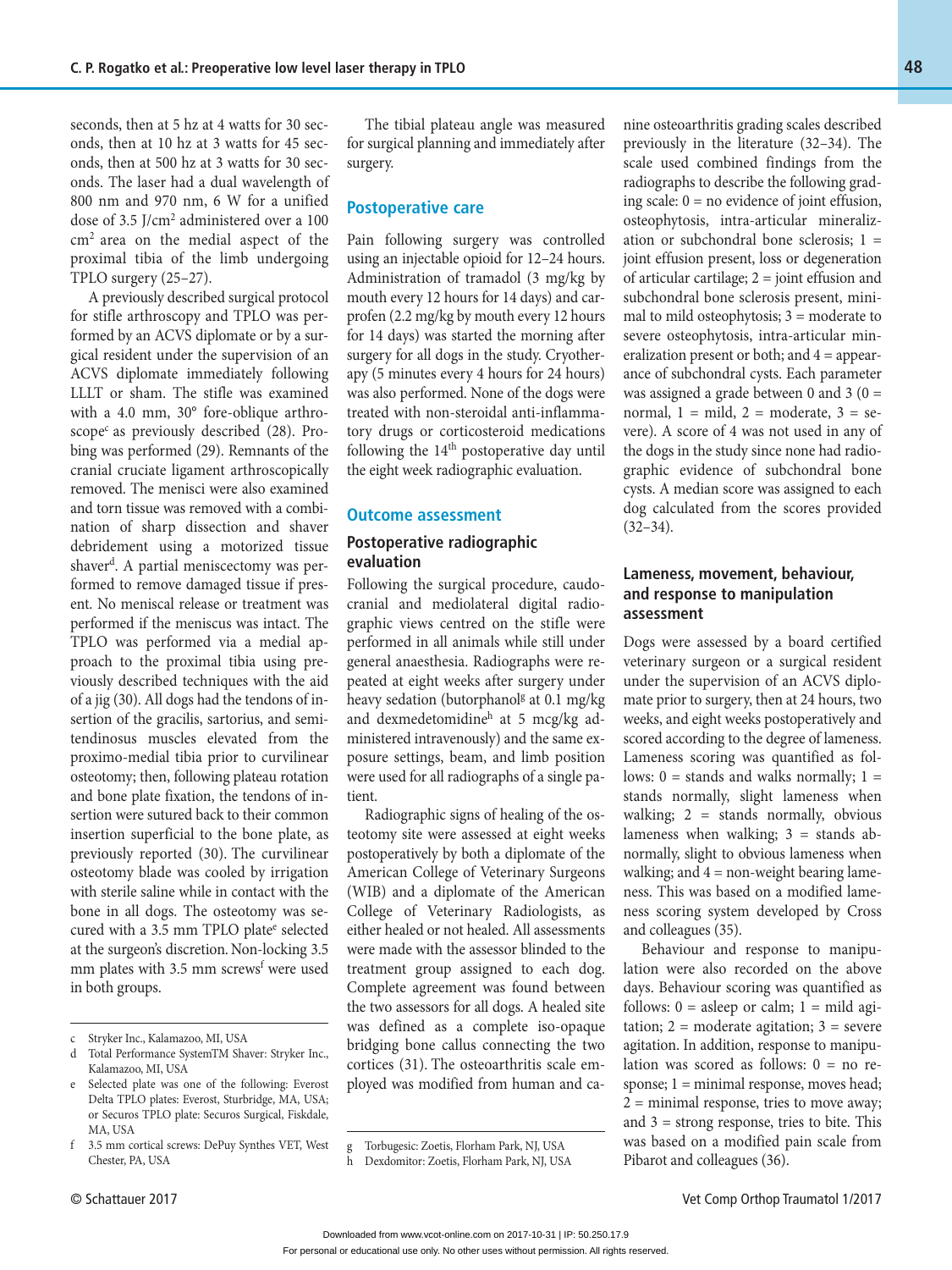#### **Force plate gait analysis**

To analyse gait, dogs were walked across a 2 m long pressure mat system<sup>i</sup> connected to a desktop computer<sup>j</sup> on the same days they were evaluated by the surgeon (the day prior to surgery, then 24 hours, 2 weeks, and 8 weeks postoperatively). Data were collected at a walk (1.5–1.8 m/s) with an acceleration of  $\pm$  0.5 m/s<sup>2</sup>. Five foot falls each from the cranial cruciate ligamentdeficient and unaffected pelvic limbs were analysed. The pressure exerted by each limb was recorded as PVF (%BW), and VI (%BW  $\times$  sec) for the affected and contralateral limbs, then calculated from the measurements using software designed for the systemi , where BW was body weight in kilograms.

#### **Statistical analysis**

Statistical analyses were performed. Data were first analysed using mixed linear models to assess the effects of treatment (affected versus unaffected limb), time post-treatment, and the interaction (if any) between treatment and time. Repeated measures analysis of variance (ANOVA) followed by Tukey's honest significant difference test was used to assess between-time point changes for PVF and VI.

Data for veterinary assessment and lameness score, and a Canine Brief Pain Inventory assessment were analysed using statistical software<sup>k</sup> to test for normality with the D'Agostino & Pearson omnibus normality test. Data were then analysed with a repeated measures ANOVA followed by Dunnett's multiple comparison post-test to compare time points to pretreatment data. For all statistical analyses, a calculated value of  $p$  <0.05 was set as the threshold for statistical significance. All results are reported as mean ± standard deviation except for the radiographic OA scores which are reported as the median and range.



**Figure 1** Bar graph of peak vertical force over time for dogs in each treatment group (Laser = preoperative low level laser therapy, Sham = no laser treatment). Weight bearing was assessed by the percentage of body weight transferred to the limb over time following tibial plateau levelling osteotomy surgery and was significantly improved (p <0.01) in dogs that received one preoperative laser treatment over sham dogs that had surgery alone at eight weeks postoperatively, and was not significantly different at all other time points ( $p > 0.05$ ). hrs = hours; preop = preoperative.

## **Results**

Twenty-seven stifles from 27 dogs were included in the study (LLLT group  $n = 12$ , sham group  $n = 15$ ). Three dogs in the laser group were lost to follow-up and did not return at eight weeks postoperatively. A tear of the cranial cruciate ligament was confirmed during surgery in all dogs. There were no major complications during the study that required additional surgery and none of the dogs developed a contralateral cranial cruciate ligament tear in the eight weeks following surgery. All osteotomies healed uneventfully. The body weight (mean  $\pm$  SD) of the LLLT group  $(35.0 \pm 10.9 \text{ kg})$  and the sham group (39.3)  $\pm$  13.5 kg) were not significantly different  $(p = 0.44)$ . Body condition scores were also similar in the LLLT group  $(6.25 \pm 0.8)$  and the sham group  $(6.34 \pm 1.1)$  (p = 0.96). In the LLLT group, five dogs were spayed females and seven were neutered males. In the sham group, four dogs were spayed females, two dogs were intact females, and nine of the sham dogs were neutered males. There were no significant differences in the distribution of sexes between the groups (p = 0.42). Breeds in the LLLT group included three Labrador Retrievers, a Golden Re-



Bar graph of vertical impulse (VI) (percentage body weight × seconds) over time for dogs in each treatment group. Vertical impulse was not significantly (p > 0.05) different between groups, however both groups increased over time ( $p$  < 0.05). hrs = hours; preop = preoperative.



i High Resolution Mat: Tekscan, Inc, San Diego, CA, **USA** 

Gateway Pentium: Gateway Inc., Irvine, CA, USA

k Prism 5.0: GraphPad Software, Inc., La Jolla, Ca, **USA**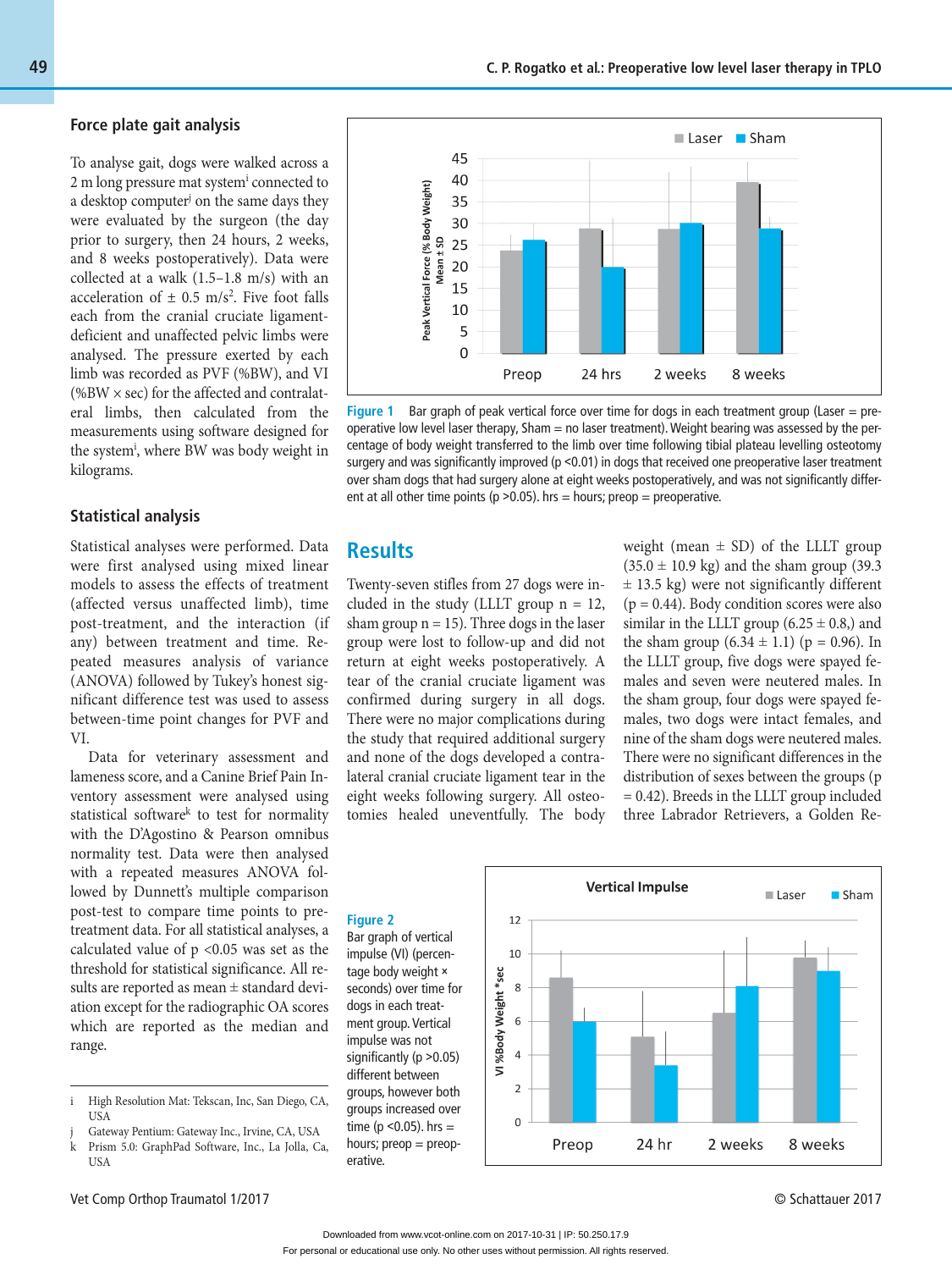

**Figure 3** Lameness scores prior to and following tibial plateau levelling osteotomy surgery in each treatment group: Laser = preoperative low level laser therapy, Sham = no laser treatment. There was a trend toward decreasing lameness in dogs that received preoperative Laser, however it did not reach significance (p > 0.05). Lameness scoring was quantified as follows: 0 = stands and walks normally; 1 = stands normally, slight lameness when walking;  $2 =$  stands normally, obvious lameness when walking;  $3 =$  stands abnormally, slight to obvious lameness when walking;  $4 =$  non-weight bearing lameness. This was based on a modified lameness scoring system developed by Cross and colleagues (35).  $hr = hour$ ; preop = preoperative; wk = week.

triever, a Rottweiler, a Staffordshire Bull Terrier, a Pembroke Welsh Corgi, and five mixed breed dogs. Breeds present in the sham group included three Labrador Retrievers, an Australian Shepherd, a Golden Retriever, a German Wirehaired Terrier, an Akbash, a Pitbull, a Weimaraner, a Boxer, a Rottweiler, and four mixed breed dogs. Age of the dogs at the time of surgery in the LLLT group  $(6.6 \pm 1.6 \text{ years})$  was significantly older than in the sham group  $(4.5 \pm$ 2.0 years) ( $p < 0.01$ ).

The number of stifle joints with meniscal pathology, defined as damage to the lat-



**Figure 4** Assessment of behaviour was characterized by the frequency of movement of the dogs in each group (Laser versus Sham). Movement scoring was quantified as follows:  $0 = a$ sleep or calm;  $1 = a$ regular change of position;  $2 =$  uncomfortable with constant movement and unrest. No significant difference was identified between the two treatment groups at each of the time points (p >0.05). (Taken from y-axis labelling:  $0 =$  calm;  $2 =$  uncomfortable, continuous). Laser = low level laser therapy preoperatively, Sham = no laser treatment preoperatively. hr = hour; preop = preoperative; wk = week.

eral or medial meniscus requiring a partial or complete meniscectomy on arthroscopic evaluation in the LLLT group  $(n = 8)$  and the sham group  $(n = 9)$ , did not differ significantly between groups ( $p = 0.19$ ). The preoperative tibial plateau angle preoperatively was not significantly different between the LLLT  $(27.6 \pm 3.02)$  and sham  $(23.5 \pm 4.1)$ . Both groups had a significant (p <0.0001) reduction in the tibial plateau angle immediately (LLLT  $7.3 \pm 3.3$  and sham  $8.0 \pm 3.9$ ) and at eight weeks postoperatively (LLLT 10.6  $\pm$  5.5 and sham 9.1  $\pm$ 3.9), however the two groups had a similar tibial plateau angle at each time point. The osteoarthritis score was similar between groups and over time with no significant differences identified ( $p = 0.28$ , two-way ANOVA). For the LLLT group, the amount of osteoarthritis present on radiographs was scored as 1 (range: 0–3 prior to surgery) and 1.25 (range: 1–3) at eight weeks following surgery. The preoperative score for the sham group (median, range) was 2 (range: 1–3) and at eight weeks postoperatively was 1.5 (range: 1–2.5).

#### **Gait analysis**

Preoperative PVF (%BW) and VI (%BW  $\times$ sec) analysis results were not significantly different between the two groups. See ▶ Figure 1 and the ▶ Appendix Table (Available online at www.vcot-online.com).

At twenty-four hours and two weeks postoperatively, the PVF and VI were not significantly different between groups. The eight week postoperative PVF was significantly different between the LLLT (39.6%  $\pm$  4.7%) and the sham (28.9%  $\pm$ 2.6%) groups (p <0.01 Time, p <0.01 laser treatment or sham) (▶ Figure 1). Eight weeks postoperatively, there was no significant difference for VI between the groups ( $p < 0.05$  Time,  $p > 0.05$  laser treatment or sham). See ▶ Figure 2 and the ▶ Appendix Table (Available online at www.vcot-online.com).

#### **Bone healing**

At eight weeks postoperatively, the proportion of stifles with radiographic signs of osteotomy healing in the LLLT (5/8) and the sham group (3/12) was not significantly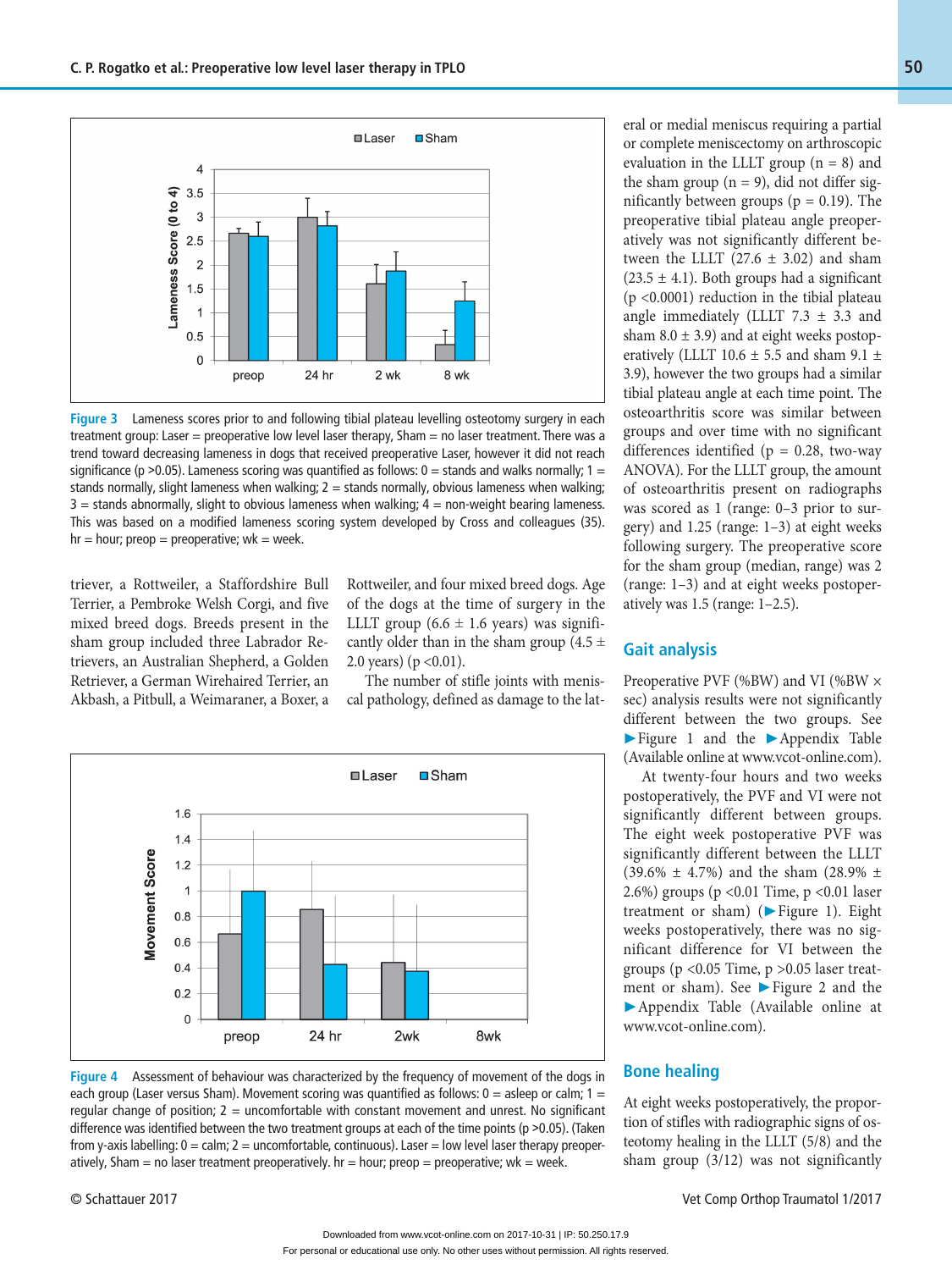different (p = 0.11) ( $\blacktriangleright$  Appendix Table, available online at www.vcot-online.com).

## **Lameness, movement, behaviour, and manipulation scores**

There was no significant difference in lameness scores between the LLLT and sham groups preoperatively or at eight weeks postoperatively (p  $>0.05$ ,  $\blacktriangleright$  Figure 3). The differences beect of LLLT preoperatively administered to clinical canine patients undergoing TPLO surgery. A single dose of preoperative LLLT was associated with a significant improvement in PVF for dogs undergoing TPLO on the operated limb eight weeks postoperatively. Thus, we were able to reject our null hypothesis that a single preoperative dose of LLLT using a gallium-aluminium- arsenium laser, 4 J/cm2 , does not produce significant effects on the gait and radiographic signs of bone healing in dogs following TPLO. Ground reaction forces are considered the gold standard for objective assessment of limb function in dogs (37). Measurement of PVF (maximum load placed on the ground during the stance phase) and the VI (the area under the curve if the entire stance phase) has been shown to have good correlation to limb function (38–41). Peak vertical force has been shown to be the single most accurate ground reaction force for kinetic pelvic limb lameness evaluation in dogs (37, 42, 43).

The results of this study support LLLT as a means to improve postoperative limb use. Early return of dynamic stability has shown significant benefit in promoting a more complete return to function, reduction in ongoing pain, and prevention of reinjury without a compromise in stability (44, 45). However, further studies are necessary to determine the ideal LLLT protocol and to elucidate the exact mechanism of action of LLLT, potentially via decreased pain and inflammation, or by expediting tissue healing. Reducing pain and swelling following anterior cruciate ligament surgery in people leads to an improved range of motion and quadriceps function, and reduces the risk of limited range of motion and contracture, which could cause gait abnormalities and delay healing; all of which are also goals in ca-

#### **Figure 5**

Behaviour scores of the two treatment groups over time. Dogs' behaviour scores were assigned as the following:  $0 =$ asleep or calm,  $1 =$ mild agitation,  $2 =$ moderate agitation, 3 = severe agitation. Scores for both groups decreased over time, however no significant difference was identified between the groups ( $p > 0.05$ ). hr = hour; preop = preoperatively;  $wk = week$ .



nine cranial cruciate ligament surgery (46).

There were not any significant differences between the groups in lameness, behaviour and response to manipulation scores, however these are subjective measurements. Studies have shown that subjective scoring scales do not replace force plate gait analysis and that agreement between force plate and subjective scales is low unless lameness is severe  $(45)$ 

Investigations of the effects of LLLT in the context of bone repair have been increasingly reported within the literature. Studies have shown positive influences of LLLT on osteoblast proliferation and bone formation (16, 47). The lack of significant effect on osteotomy healing was probably due to the small numbers of animals in each group and the age difference between the two groups. The younger population of dogs in the sham group would have been expected to have a greater proportion of osteotomies healed at eight weeks compared to the older LLLT group of dogs. Our definition of a healed tibial osteotomy site as a complete iso-opaque bridging bone callus connecting the two cortices, is a scale that is not specific or validated for TPLO (31). The use of a five- or 10-point radiographic scoring system developed to evalu-



**Figure 6** Response of the dogs to manipulation of the affected stifle joint was assessed at each time point and was scored as follows:  $0 =$  no response;  $1 =$  minimal response, moves head;  $2 =$  minimal response, tries to move away; 3 = strong response, tries to bite. No significant difference was found between the treatment groups,  $p > 0.05$ . hr = hour; preop = preoperatively; wk = week.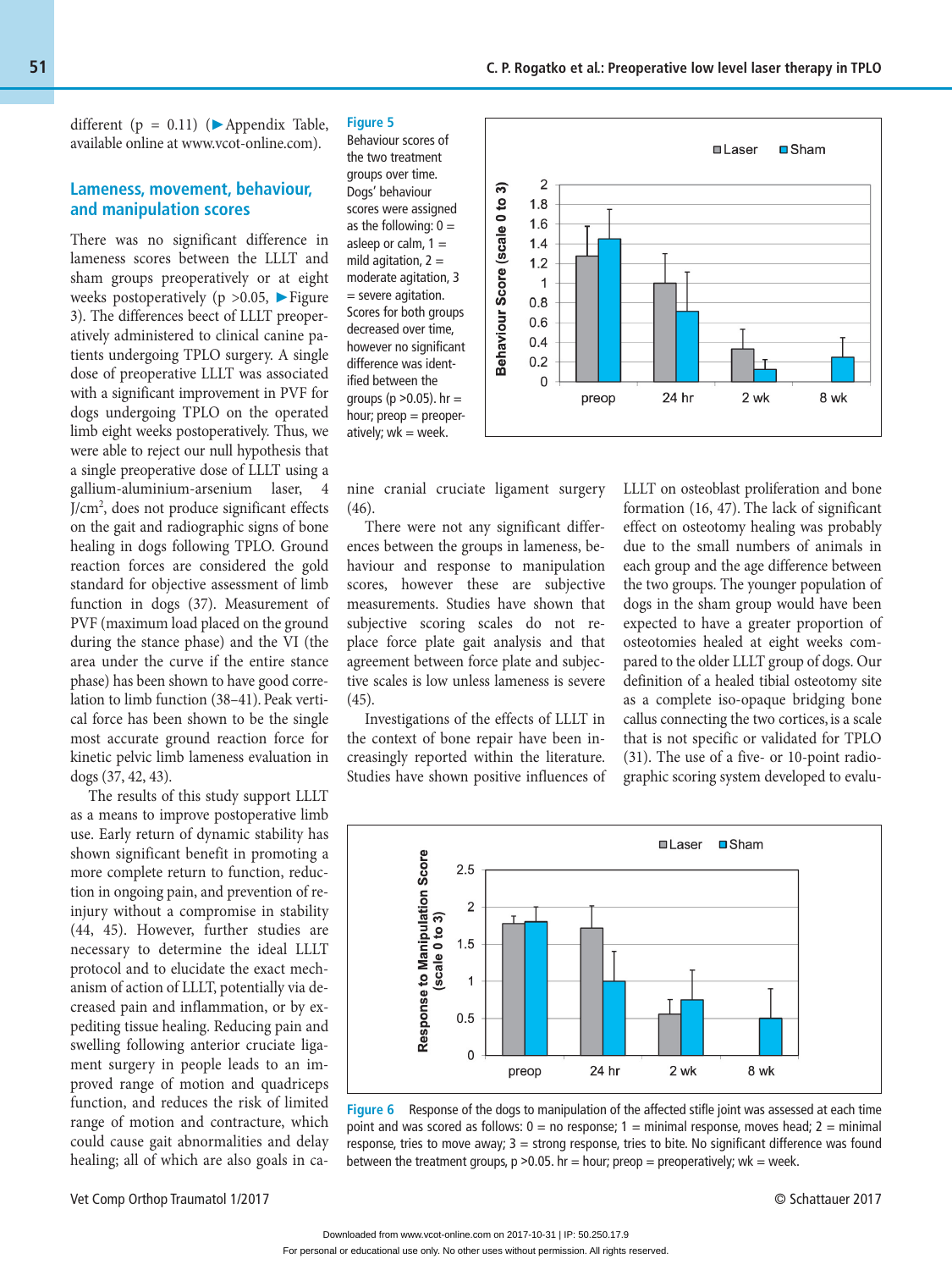ate bone healing specifically following TPLO surgery as described by Kieves and colleagues may have been more sensitive to differences in radiographic healing (48). In addition, a larger study with greater numbers of dogs in the same age range is indicated to determine the effect of LLLT on tibial bone healing. Wavelength is an important factor, which relates to penetration of laser light through biological tissue (49). The greatest stimulatory effects of LLLT would be a wavelength that penetrates to the desired level of tissue to stimulate increased ATP synthesis. Discrepancies in protocols using LLLT can profoundly affect the results, as seen with significant improvement in dogs treated by LLLT after spinal surgery, as compared to no improvement in wound healing in dogs in another study (6, 17). Additional studies attempting to standardize dose and wavelength may be beneficial.

The protocol used was the one recommended by the laser manufacturer and has been shown in previous studies of pre-injury LLLT to have an effect on tissue response to injury  $(2-5 \text{ J/cm}^2)$   $(25-27)$ . It is possible that a different protocol for the administration of LLLT in the treatment group, such as a greater number of treatments could result in greater beneficial effects. A longer follow-up period may have yielded additional significant differences between groups. The use of LLLT in the early stages of tissue healing versus LLLT over a certain period could have different amounts of effectiveness. The dual wavelength and alternating frequency used in this study may have allowed for greater biostimulation of osteoblasts and fibroblasts resulting in accelerated healing, but further research is needed before claims such as this can be made.

Low-level laser therapy has been shown to reduce pain and affect all three basic phases of wound healing (inflammation, proliferation, and maturation), resulting in increased wound tensile strength and improved microcirculation (50–55). Lowlevel laser therapy may selectively target nerve fibres conducting at slower velocities, such as nociceptors (54). Clinically, LLLT may be of benefit for control of postoperative pain, however this was not assessed and is a limitation of the study. Healing of tissues over the course of eight weeks including completion of tissue remodelling may have accounted for the lack of differences in PVF at two weeks and the significantly improved PVF found at eight weeks.

Limitations of the study include variables such as age diet, and activity level that were not controlled. Data regarding laxity, limb circumference, and range of motion postoperatively were lacking. The small sample size was a major limitation to this study. An additional limitation was the inability to control for confounding factors that may influence bone healing such as home activity level, and diet, leading to a change in load bearing of the treated limb. Histopathology and other imaging modalities were not performed to compare groups since this was a clinical study. A single preoperative LLLT treatment may not have been enough to stimulate osteogenic healing and our findings may reflect a Type II statistical error.

# **Conclusion**

In conclusion, we reject our null hypothesis. A single dose of preoperative LLLT prior to TPLO resulted in a significant improvement in PVF on the affected limb eight weeks postoperatively. However, a single preoperative dose of LLLT was not associated with significant effects on radiographic signs of healing at eight weeks postoperatively. The exact mechanism of action of LLLT in this scenario is not known, but the findings reported here support further research on the clinical use of LLLT for the treatment of common conditions in dogs.

#### **Acknowledgements**

An abstract of this article was presented at the Veterinary Orthopedic Society congress in Big Sky, Montana, 28, February 2016.

#### **Funding information**

This research was supported by a gift of the laser unit from the K-Laser Corp. The funders had no role in study design, data collection and analysis, decision to publish, or preparation of the manuscript.

#### **Conflict of interest**

There are no conflicts of interest to declare.

## **References**

- 1. Witsberger TH, Villamil JA, Schultz LG. Prevalence of and risk factors for hip dysplasia and cranial cruciate ligament deficiency in dogs. J Am Vet Med Assoc 2008; 232: 1818-1824.
- 2. Kowaleski MP, Boudrieau RJ, Pozzi A . In: Tobias KM , Johnston SA , editors. Veterinary Surgery Small Animal. Vol 1. St. Louis (MO): Elsevier; 2012. pg. 906–998.
- 3. Vasseur PB, Berry CR. Progression of stifle osteoarthrosis following reconstruction of the cranial cruciate ligament in 21 dogs. J Am Anim Hosp Assoc 1992; 28: 129–136.
- 4. Priddy NH II, Tomlinson JL, Dodam JR, et al. Complications with and owner assessment of the outcome of tibial plateau leveling osteotomy for treatment of cranial cruciate ligament rupture in dogs: 193 cases (1997–2001). J Am Vet Med Assoc 2003; 222: 1726–1732.
- 5. Firat ET, Dağ A, Günay A, et al. The effect of lowlevel laser therapy on the healing of hard palate mucosa and the oxidative stress status of rats. J Oral Pathol Med 2014; 43: 103-110.
- 6. Draper WE, Schubert TA, Clemmons RM, et al. Low-level laser therapy reduces time to ambulation in dogs after hemilaminectomy: a preliminary study. J Small Anim Pract 2012; 53: 465-469.
- 7. Agrawal T, Gupta GK, Rai V, et al. Pre-conditioning with low-level laser (light) therapy: light before the storm. Dose Response 2014; 12: 619-649.
- Pryor B, Millis DL. Therapeutic laser in veterinary medicine. Vet Clin North Am Small Anim Pract 2015; 45: 45–56.
- 9. Shumway R. Rehabilitation in the first 48 hours after surgery. Clin Tech Small Anim Pract 2007; 22: 166-170.
- 10. Leal-Junior EC, Vanin AA, Miranda EF, et al. Effect of phototherapy (low-level laser therapy and light-emitting diode therapy) on exercise performance and markers of exercise recovery: a systematic review with meta-analysis. Lasers Med Sci 2015; 30: 925-939.
- 11. Barretto SR, De Melo GC, Dos Santos JC, et al. Evaluation of anti-nociceptive and anti-inflammatory activity of low-level laser therapy on temporomandibular joint inflammation in rodents. J Photochem Photobiol B 2013; 129: 135-142.
- 12. Meneguzzo DT, Lopes LA, Pallota R, et al. Prevention and treatment of mice paw edema by near-infrared low-level laser therapy on lymph nodes. Lasers Med Sci 2013; 28: 973-980.
- 13. Yang X, Cohen MV, Downey JM. Mechanism of cardioprotection by early ischemic preconditioning. Cardiovasc Drugs Ther 2010; 24: 225-234.
- 14. Hagiwara S, Iwasaka H, Hasegawa A, et al. Pre-Irradiation of blood by gallium aluminum arsenide (830 nm) low-level laser enhances peripheral endogenous opioid analgesia in rats. Anesth Analg 2008; 107: 1058-1063.
- 15. Zhang J, Bian HJ, Li XX, et al. ERK-MAPK signaling opposes rho-kinase to reduce cardiomyocyte

**52**